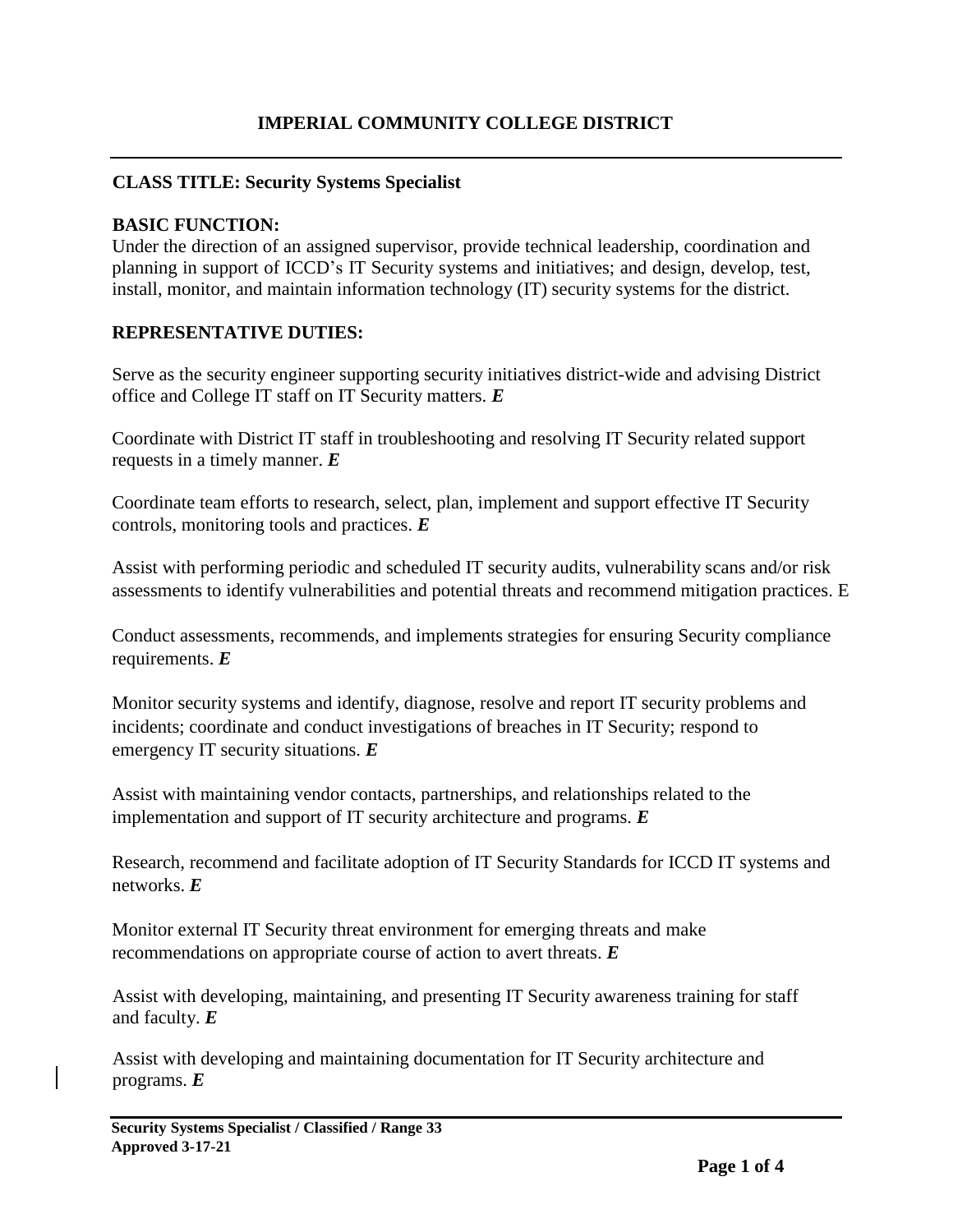Provide technical assistance to IT staff for other IT Security, Network and Systems as needed.

## Perform related duties as assigned. **KNOWLEDGE AND ABILITIES:**

### KNOWLEDGE OF:

- Current desktop and server operating systems.
- IT architecture including data centers, cloud deployment, and containers.
- Networking including routing and switching concepts, Ethernet, and wireless networking.
- Programming or scripting ability.
- Security Protocols.
- Security assessment and scanning tools.
- Detection and monitoring tools including network-based software and appliances, and endpoint detection and response software.
- Computer forensics and incident response tools and procedures.
- Security standards and frameworks.

## ABILITY TO:

- Effectively interact and negotiate with vendors.
- Assess and remedy system performance problems.
- Troubleshoot and resolve complex hardware and software problems.
- Plan, organize, implement, and complete complex IT security projects.
- Work independently with little direction.
- Meet deadlines.
- Learn new skills and adapt to changes in technology.
- Communicate effectively, both orally and in writing.
- Establish and maintain cooperative and effective working relationships with others.

# **EDUCATION AND EXPERIENCE:**

Any combination equivalent to:

Bachelor's degree in computer science, information technology, or a related field and three years of experience in a system administration, networking, or IT security role.

### **OR**

Associate's degree in computer science, information technology or a related field and five years of experience in a system administration, networking, or IT security role.

#### **OR**

A high school diploma, GED or equivalent certificate of competency and seven years of experience in a system administration, networking, or IT security role.

*Preferred: One or more relevant technical security certifications such as the CCNA: Security, Offensive Security Certified Professional (OSCP), or a SANS certification.*